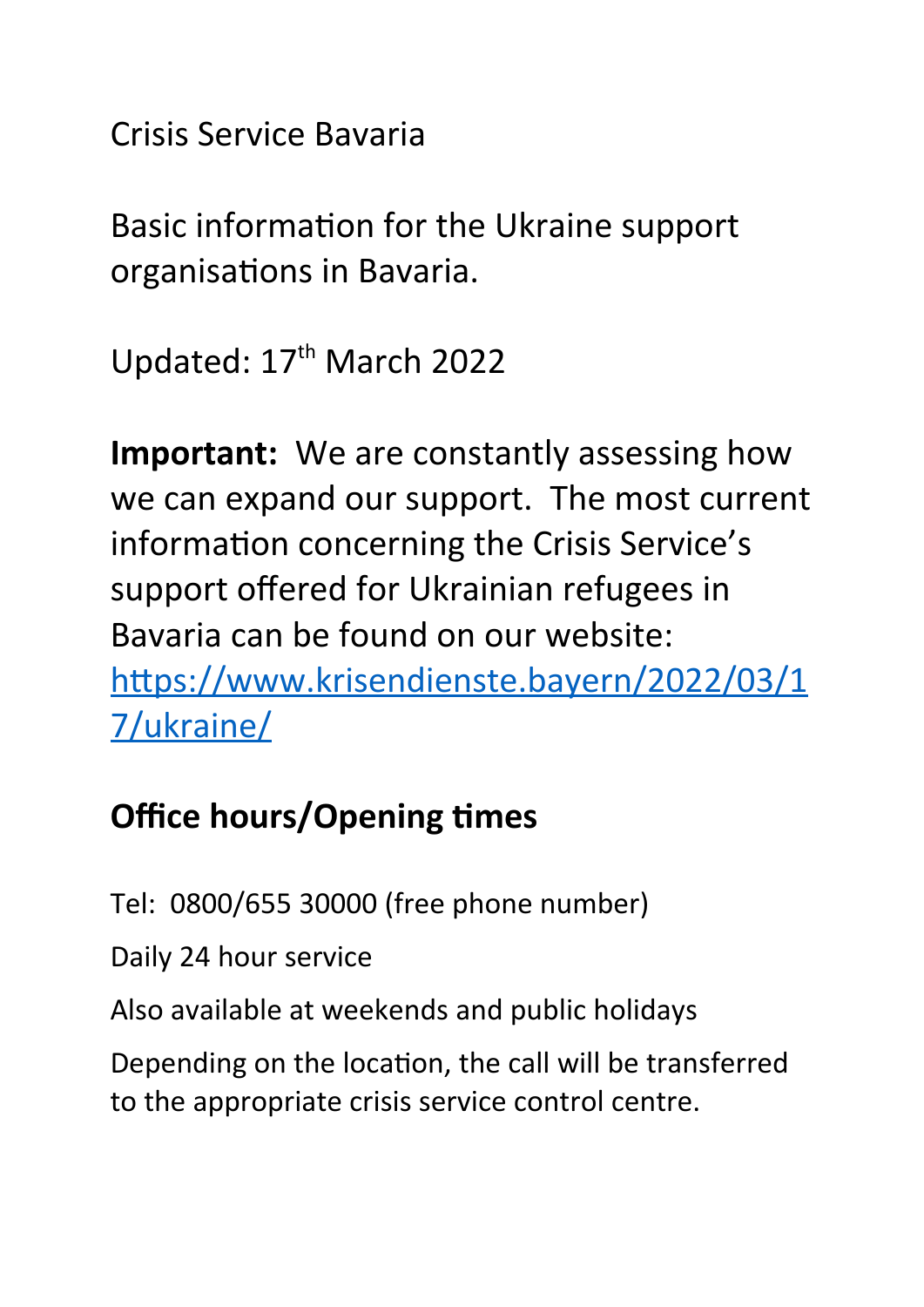#### **Access**

The Crisis Service Bavaria can only be contacted if the call originates from a Bavarian mobile phone or landline number.

#### **Target group**

Everyone in Bavaria who finds themselves in an acute mental crisis or a psychiatric emergency.

The offer is also intended for relatives, close contacts, affected persons, supervisors, doctors, psychotherapists as well as departments and institutions.

#### **Services offered**

Free telephone and in-person crisis interventions (Please refer to the "Services in detail" section)

#### **Important information**

The crisis service offers psychosocial counselling for those in an urgent mental crisis. If necessary, placement in an outpatient or inpatient setting will be arranged. The Crisis Service does not offer treatment (therapy), therapy placement, long-term support, or medical reports.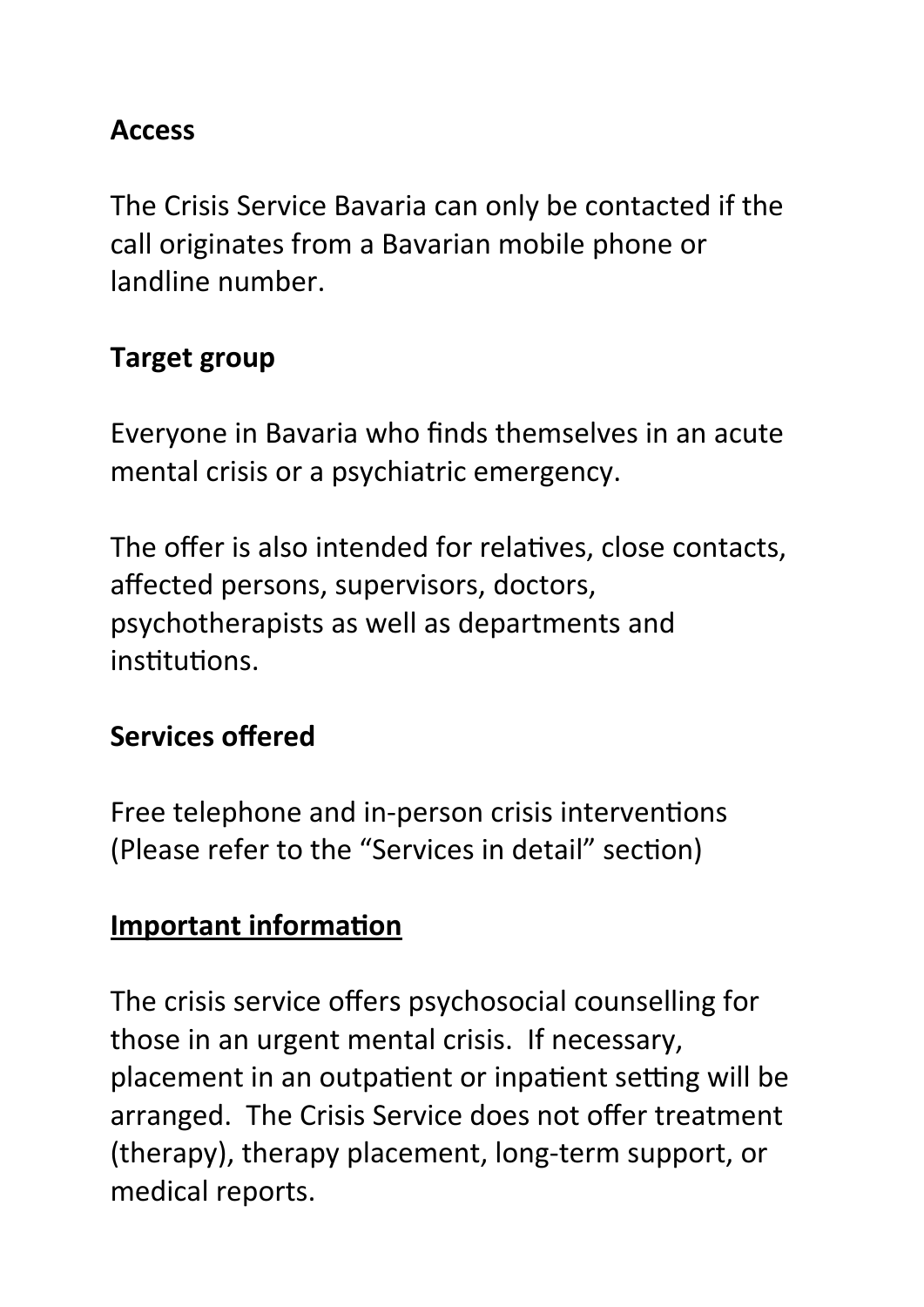Please consider, that if translation services for non-German speakers are required for telephone and inperson crisis interventions, then personal information must be given (name, telephone number and place of residence). Details must be clarified with the Crisis Service Bavaria.

### **Language access for Ukrainian refugees in Bavaria.**

Ukrainian refugees who are staying in Bavaria can call anytime if they have an urgent mental crisis and:

- They can communicate in German
- **.** If someone local can guarantee a good translation from Ukrainian/Russian into German. (For example, by relatives, acquaintances etc. living here or via the Ukraine support contact points.
- If the person speaks English or a local person can guarantee a good English translation. Please note that not all advisors can speak good English and it may be necessary to be transferred to another advisor. There may be waiting times!

For those who only speak Ukrainian or Russian, an initial consultation in your native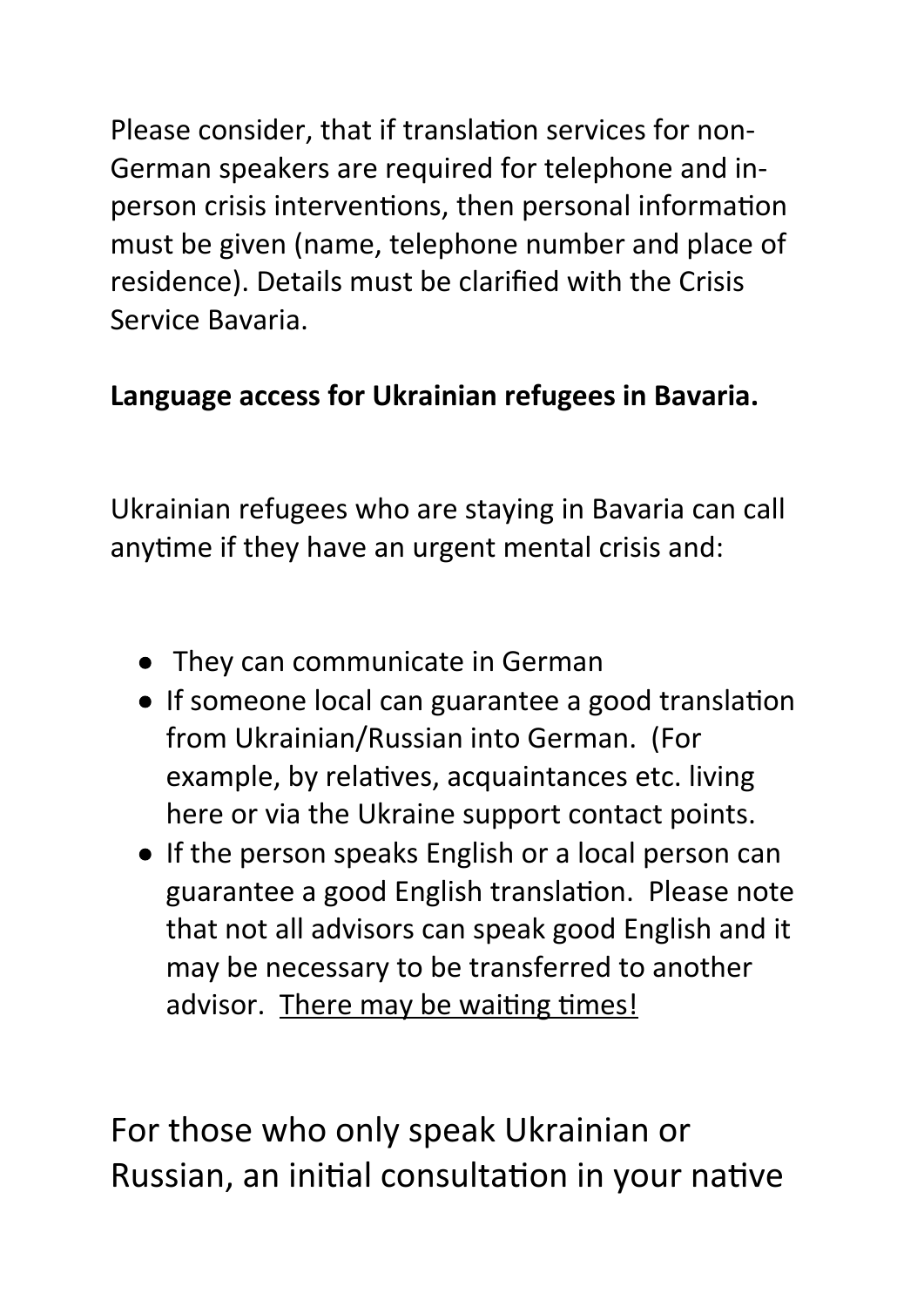language may be offered in individual cases. In this case, please contact the Crisis Service hotline number to discuss how to continue. We ask for your understanding that the initial phone call must be in German or English. We recommend that you seek support from relatives, acquaintances etc. or from the Ukraine support contact points. Please expect waiting times.

## **Services in detail**

- Over the phone crisis intervention and advice
- In- person crisis intervention
- Possible recommendation for local psychological, psychosocial or (social-) psychiatric support and advice
- If necessary, placement for crisis/acute treatment as an inpatient
- If necessary, placement in a day clinic or treatment and advice as an outpatient. Please note: Mobile teams and inperson crisis advice can only be possible with a foreign language mediation.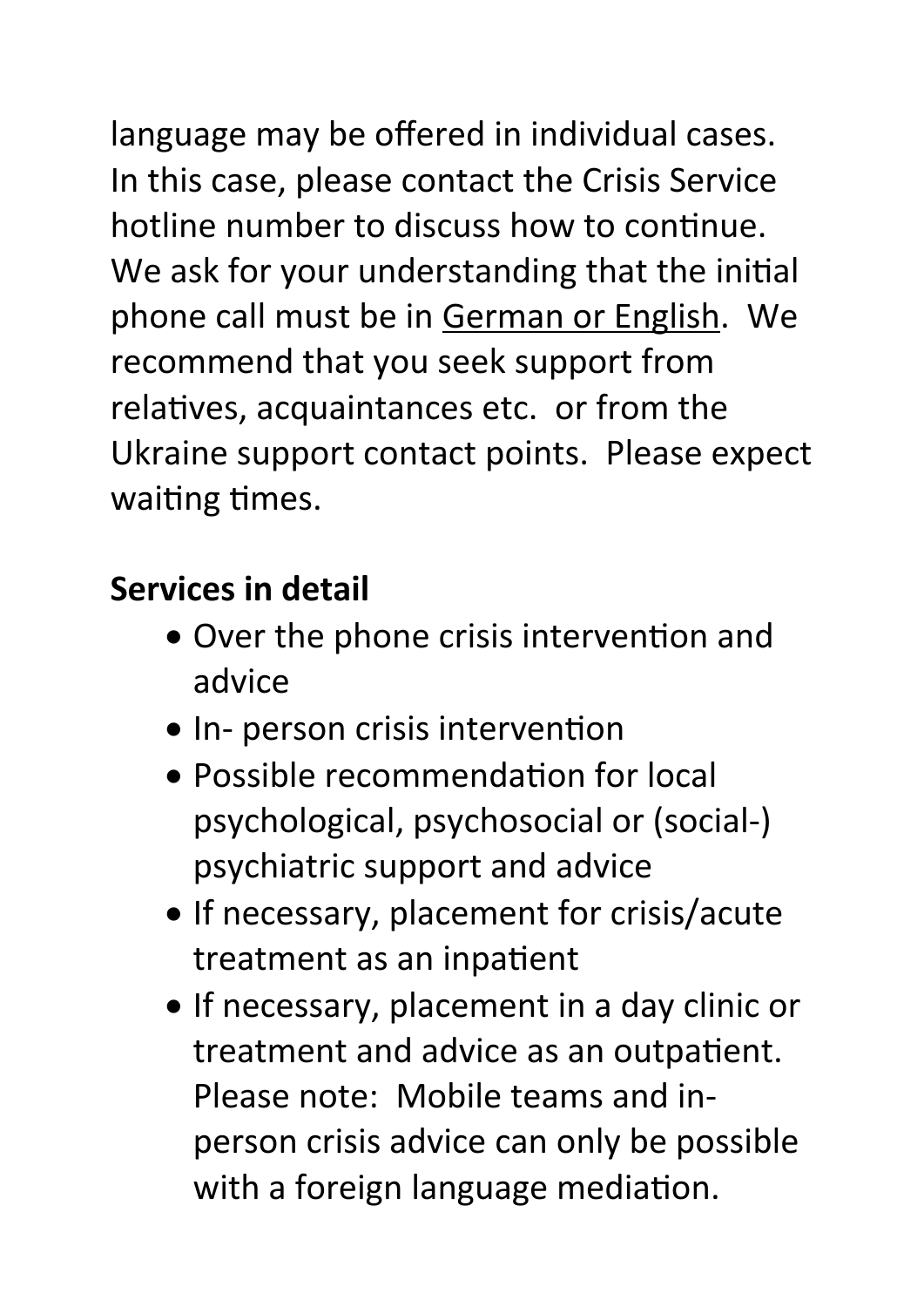## **The objectives of having a conversation with the Crisis Service Bavaria.**

- Relief/help to solve problems
- Clarification or avoidance of (potentially) dangerous situations (endangering yourself or others)
- Stabilisation and clarification of individual situations
- Activating personal skills and existing resources
- Joint development of strategies to independently manage the crisis
- Clarification of the current crisis, concrete support in finding a solution
- Possible use of local/regional offers or (further) referral to regular care
- Possible clarification of the need for inpatient treatment

# **Professional groups or qualifications**

(Crisis service advisors)